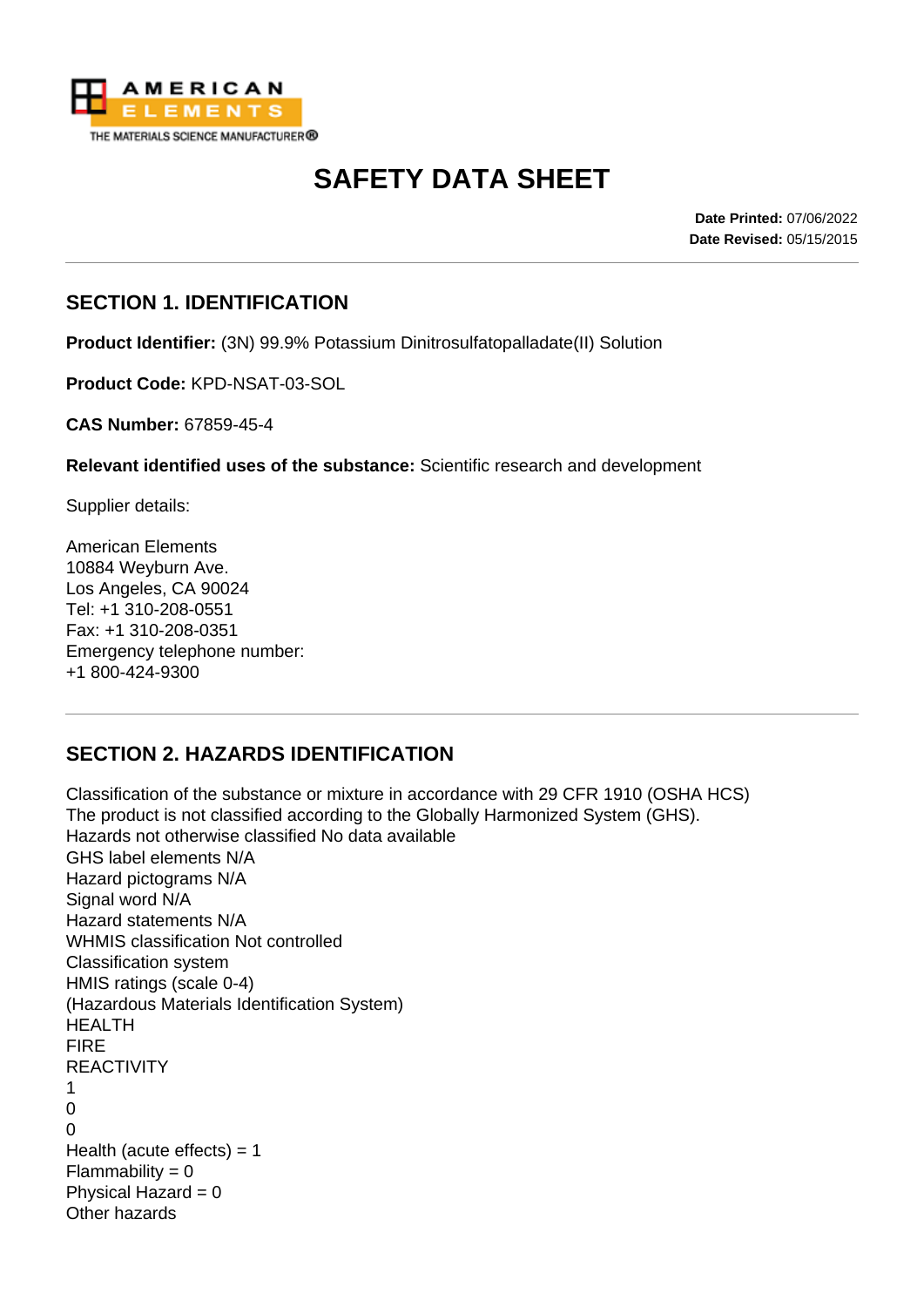Results of PBT and vPvB assessment PBT: N/A vPvB: N/A

#### **SECTION 3. COMPOSITION/INFORMATION ON INGREDIENTS**

Chemical characterization: Mixtures Dangerous components: N/A Additional information None known. Non-Hazardous Ingredients 67859-45-4 Potassium dinitrosulfatopalladate(II) 18.0% 7732-18-5 Water 82.0%

#### **SECTION 4. FIRST AID MEASURES**

Description of first aid measures If inhaled: Supply patient with fresh air. If not breathing, provide artificial respiration. Keep patient warm. Seek immediate medical advice. In case of skin contact: Immediately wash with soap and water; rinse thoroughly. Seek immediate medical advice. In case of eye contact: Rinse opened eye for several minutes under running water. Consult a physician. If swallowed: Seek medical treatment. Information for doctor Most important symptoms and effects, both acute and delayed: No data available Indication of any immediate medical attention and special treatment needed: No data available

## **SECTION 5. FIREFIGHTING MEASURES**

Extinguishing media Suitable extinguishing agents Product is not flammable. Use fire-fighting measures that suit the surrounding fire. Special hazards arising from the substance or mixture If this product is involved in a fire, the following can be released: Metal oxide fume Sulfur oxides (SOx) Nitrogen oxides (NOx) Potassium oxide Advice for firefighters Protective equipment: Wear self-contained respirator. Wear fully protective impervious suit.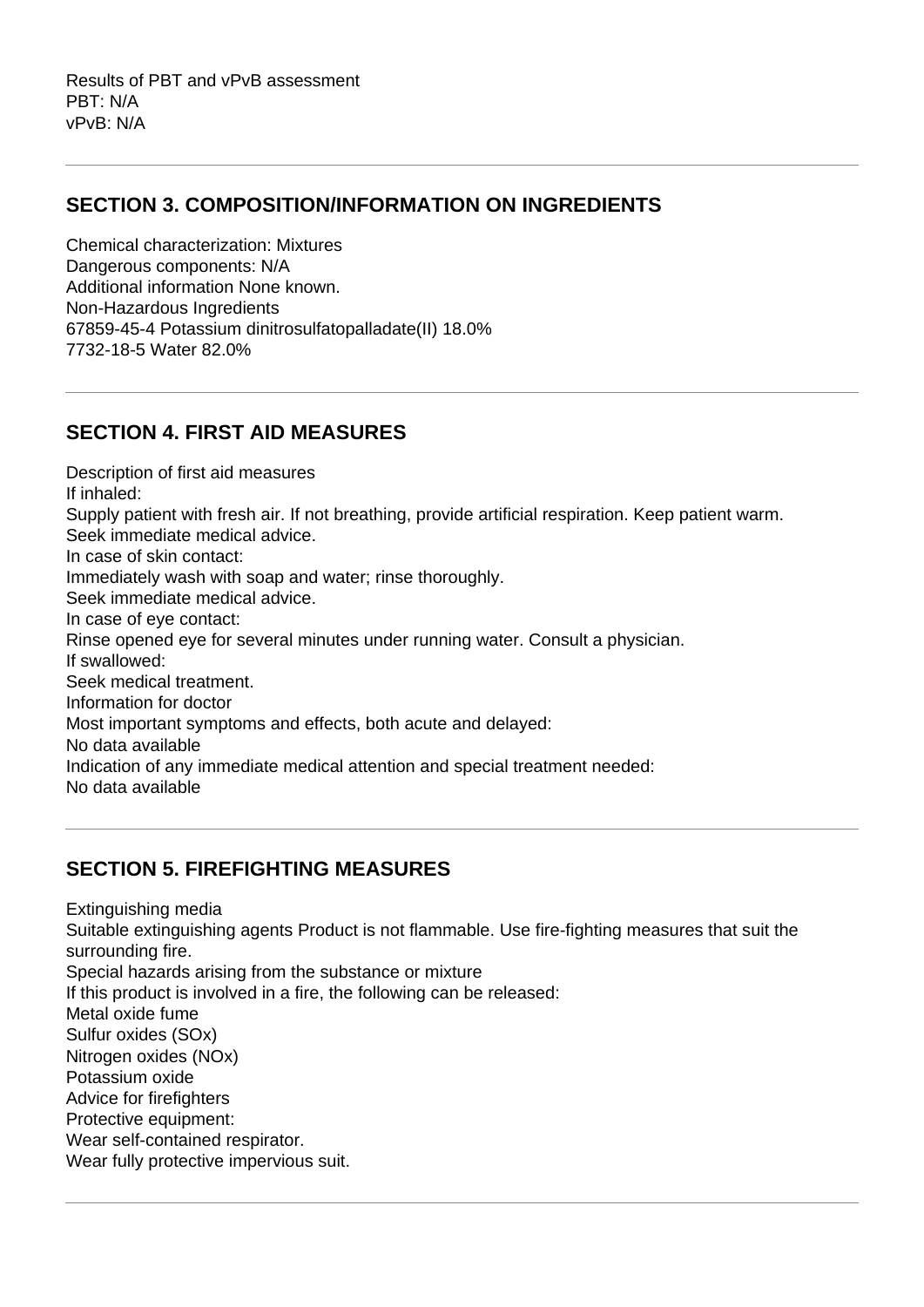# **SECTION 6. ACCIDENTAL RELEASE MEASURES**

Personal precautions, protective equipment and emergency procedures Use personal protective equipment. Keep unprotected persons away. Ensure adequate ventilation Environmental precautions: Do not allow material to be released to the environment without official permits. Methods and materials for containment and cleanup: Absorb with liquid-binding material (sand, diatomite, acid binders, universal binders, sawdust). Prevention of secondary hazards: No special measures required. Reference to other sections See Section 7 for information on safe handling See Section 8 for information on personal protection equipment. See Section 13 for disposal information.

## **SECTION 7. HANDLING AND STORAGE**

**Handling** 

Precautions for safe handling

Keep container tightly sealed.

Store in cool, dry place in tightly closed containers.

Information about protection against explosions and fires: The product is not flammable

Conditions for safe storage, including any incompatibilities

Requirements to be met by storerooms and receptacles: No special requirements.

Information about storage in one common storage facility:

Water reacts with many metals to give hydrogen, often violently. Water is also incompatible with many reactive organic and inorganic chemicals.

Further information about storage conditions:

Keep container tightly sealed.

Store in cool, dry conditions in well-sealed containers.

Specific end use(s) No data available

## **SECTION 8. EXPOSURE CONTROLS/PERSONAL PROTECTION**

Additional information about design of technical systems: Properly operating chemical fume hood designed for hazardous chemicals and having an average face velocity of at least 100 feet per minute. Control parameters Components with limit values that require monitoring at the workplace: Not required. Additional information: No data Exposure controls Personal protective equipment Follow typical protective and hygienic practices for handling chemicals. Keep away from foodstuffs, beverages and feed. Remove all soiled and contaminated clothing immediately. Wash hands before breaks and at the end of work. Maintain an ergonomically appropriate working environment. Breathing equipment: Use suitable respirator when high concentrations are present. Protection of hands: Impervious gloves Inspect gloves prior to use.

The selection of suitable gloves not only depends on the material, but also on quality. Quality will vary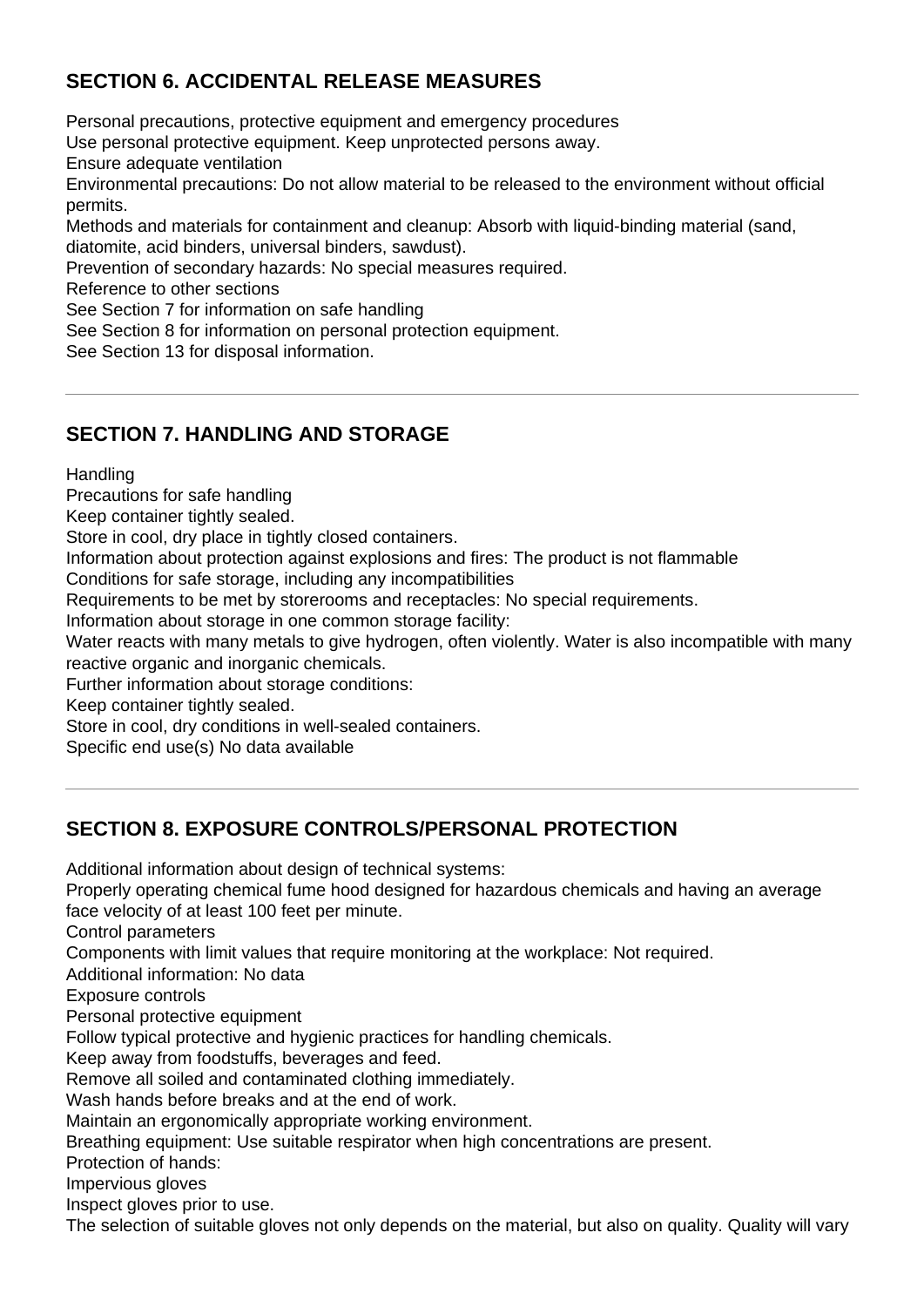from manufacturer to manufacturer. Penetration time of glove material (in minutes) No data available Eye protection: Safety glasses Body protection: Protective work clothing.

## **SECTION 9. PHYSICAL AND CHEMICAL PROPERTIES**

Information on basic physical and chemical properties Appearance: Form: Liquid Color: No data available Odor: No data available Odor threshold: No data available. pH: No data available. Melting point/Melting range: No data available Boiling point/Boiling range: No data available Sublimation temperature / start: No data available Flammability (solid, gas) N/A Ignition temperature: No data available Decomposition temperature: No data available Autoignition: Product is not selfigniting. Danger of explosion: No data available. Explosion limits: Lower: No data available Upper: No data available Vapor pressure at 20 °C (68 °F): 23 hPa (17 mm Hg) Density: No data available Relative density No data available. Vapor density No data available. Evaporation rate No data available. Solubility in / Miscibility with Water: Fully miscible Partition coefficient (n-octanol/water): No data available. Viscosity: Dynamic: No data available. Kinematic: No data available. Solvent content: Organic solvents: 0.0 % Solids content: 18.0 % Other information No data available

## **SECTION 10. STABILITY AND REACTIVITY**

Reactivity No data available Chemical stability Stable under recommended storage conditions. Thermal decomposition / conditions to be avoided: Decomposition will not occur if used and stored according to specifications. Possibility of hazardous reactions Water reacts violently with alkali metals. Reacts with alkaline earth metals. Water reacts with many metals to give hydrogen, often violently. Water is also incompatible with many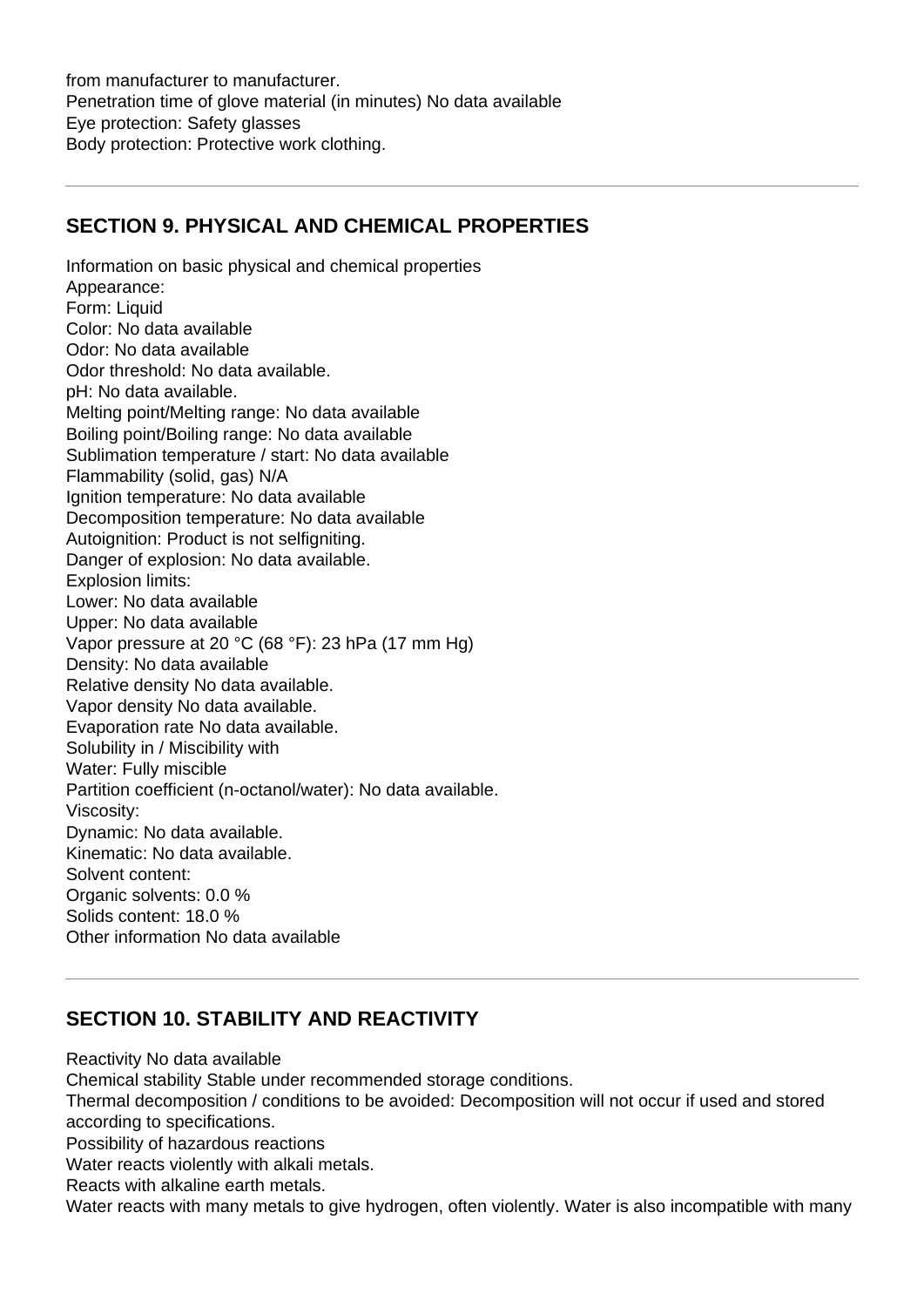reactive organic and inorganic chemicals. Conditions to avoid No data available Incompatible materials: No data available Hazardous decomposition products: Metal oxide fume Sulfur oxides (SOx) Nitrogen oxides Potassium oxide

# **SECTION 11. TOXICOLOGICAL INFORMATION**

Information on toxicological effects Acute toxicity: No effects known. LD/LC50 values that are relevant for classification: No data Skin irritation or corrosion: May cause irritation Eye irritation or corrosion: May cause irritation Sensitization: No sensitizing effects known. Germ cell mutagenicity: No effects known. Carcinogenicity: No classification data on carcinogenic properties of this material is available from the EPA, IARC, NTP, OSHA or ACGIH. Reproductive toxicity: No effects known. Specific target organ system toxicity - repeated exposure: No effects known. Specific target organ system toxicity - single exposure: No effects known. Aspiration hazard: No effects known. Subacute to chronic toxicity: No effects known. Additional toxicological information: To the best of our knowledge the acute and chronic toxicity of this substance is not fully known. The product is not subject to classification according to internally approved calculation methods for preparations.

# **SECTION 12. ECOLOGICAL INFORMATION**

**Toxicity** 

Aquatic toxicity: No data available

Persistence and degradability No data available

Bioaccumulative potential No data available

Mobility in soil No data available

Additional ecological information:

Do not allow material to be released to the environment without official permits.

Do not allow undiluted product or large quantities to reach groundwater, water courses, or sewage systems.

Avoid transfer into the environment.

Results of PBT and vPvB assessment

PBT: N/A

vPvB: N/A

Other adverse effects No data available

## **SECTION 13. DISPOSAL CONSIDERATIONS**

Waste treatment methods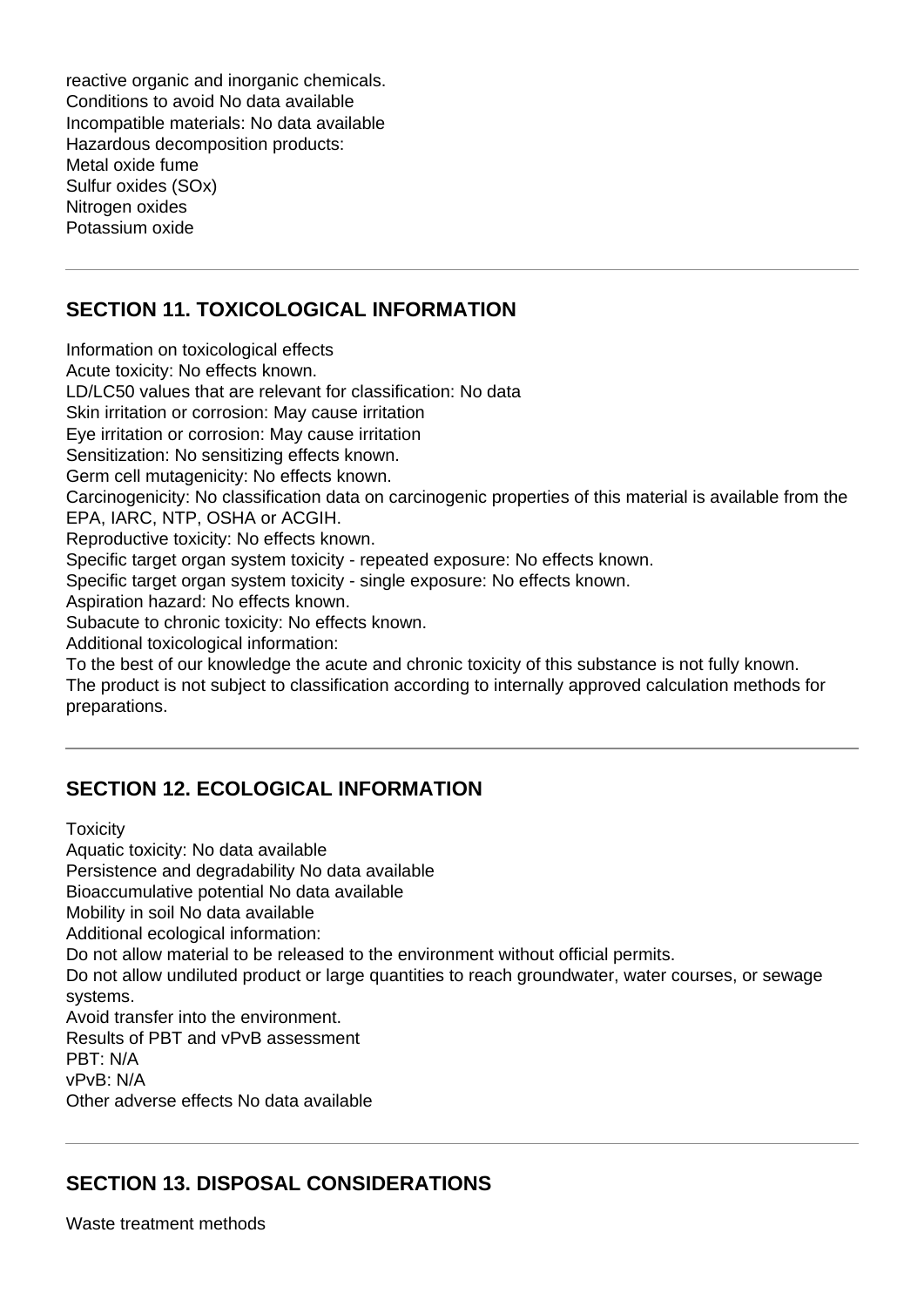Recommendation Consult official regulations to ensure proper disposal. Uncleaned packagings: Recommendation: Disposal must be made according to official regulations. Recommended cleansing agent: Water, if necessary with cleansing agents.

#### **SECTION 14. TRANSPORT INFORMATION**

UN-Number DOT, ADN, IMDG, IATA N/A UN proper shipping name DOT, ADN, IMDG, IATA N/A Transport hazard class(es) DOT, ADR, ADN, IMDG, IATA Class N/A Packing group DOT, IMDG, IATA N/A Environmental hazards: Marine pollutant (IMDG): No Special precautions for user N/A Transport in bulk according to Annex II of MARPOL73/78 and the IBC Code N/A Transport/Additional information: **DOT** Marine Pollutant (DOT): No UN "Model Regulation": -

## **SECTION 15. REGULATORY INFORMATION**

Safety, health and environmental regulations/legislation specific for the substance or mixture GHS label elements N/A Hazard pictograms N/A Signal word N/A Hazard statements N/A National regulations This product is not listed in the U.S. Environmental Protection Agency Toxic Substances Control Act Chemical Substance Inventory. Use of this product is restricted to research and development only. This product must be used by or directly under the supervision of a technically qualified individual as defined by TSCA. This product must not be used for commercial purposes or in formulations for commercial purposes.Some or all of the components of this product are not listed on the Canadian Domestic Substances List (DSL) or the Canadian Non-Domestic Substances List (NDSL). SARA Section 313 (specific toxic chemical listings) None of the ingredients are listed. California Proposition 65 Prop 65 - Chemicals known to cause cancer None of the ingredients are listed. Prop 65 - Developmental toxicity None of the ingredients are listed. Prop 65 - Developmental toxicity, female None of the ingredients are listed. Prop 65 - Developmental toxicity, male